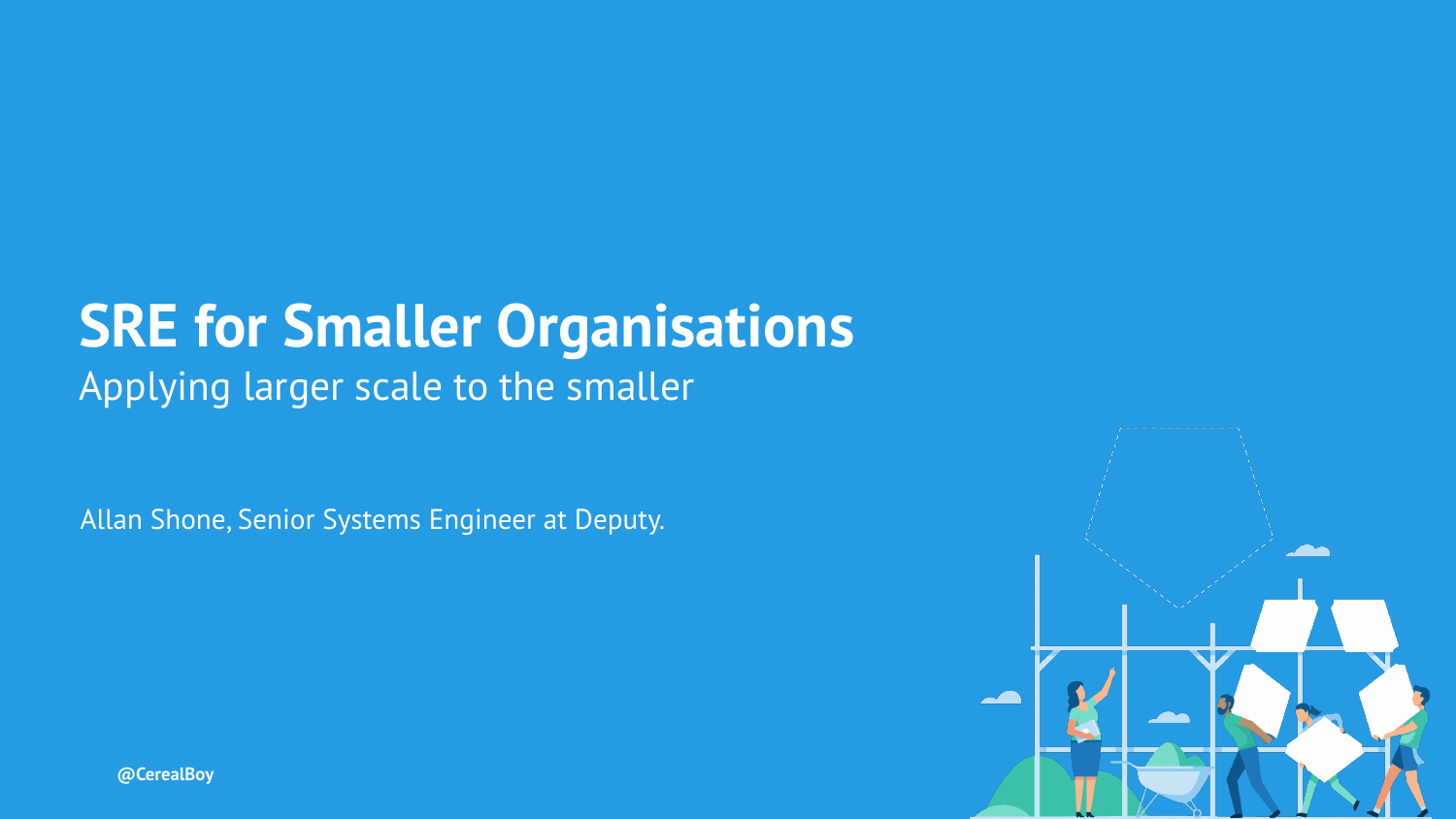#### **What is SRE?**

**Site Reliability Engineering**

- An alternative approach to the DevOps methodology as defined by Google.
- Focuses heavily on the automation aspects of removing Toil, but with data to back the decision making processes.
- Begins with system visibility, data gathering and crunching, culminates in action with the overall goal to be reliability in general.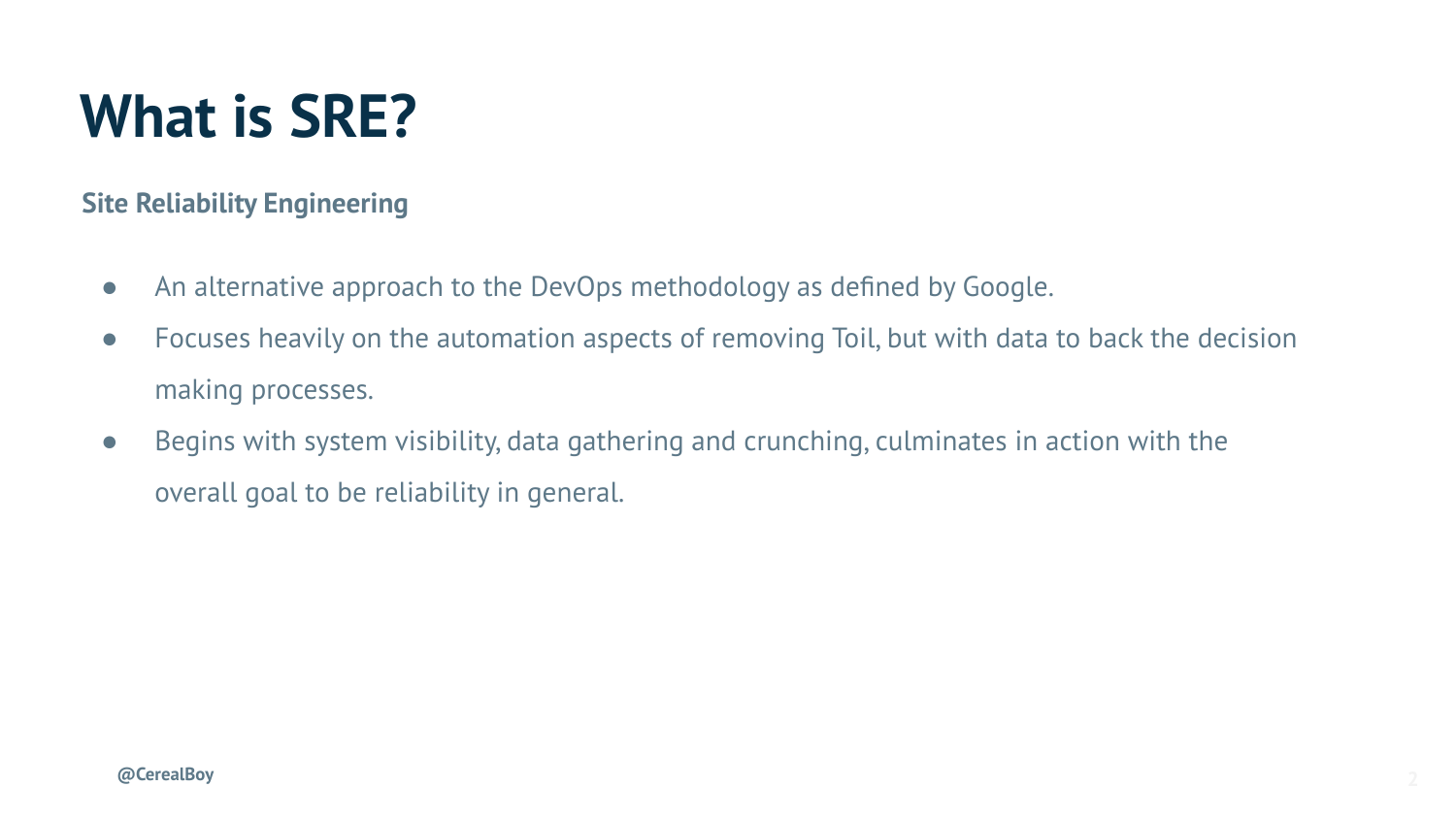#### **The Problems to be Solved**

**What is the reason for having SRE any way?**

- Toil helps with rapid growth but can easily become unsustainable.
- People burnout from repetitive / menial tasks.
- $\bullet$  Decisions shouldn't be made on a whim or a hunch.
- To be more autonomous people require the right capabilities to manage themselves.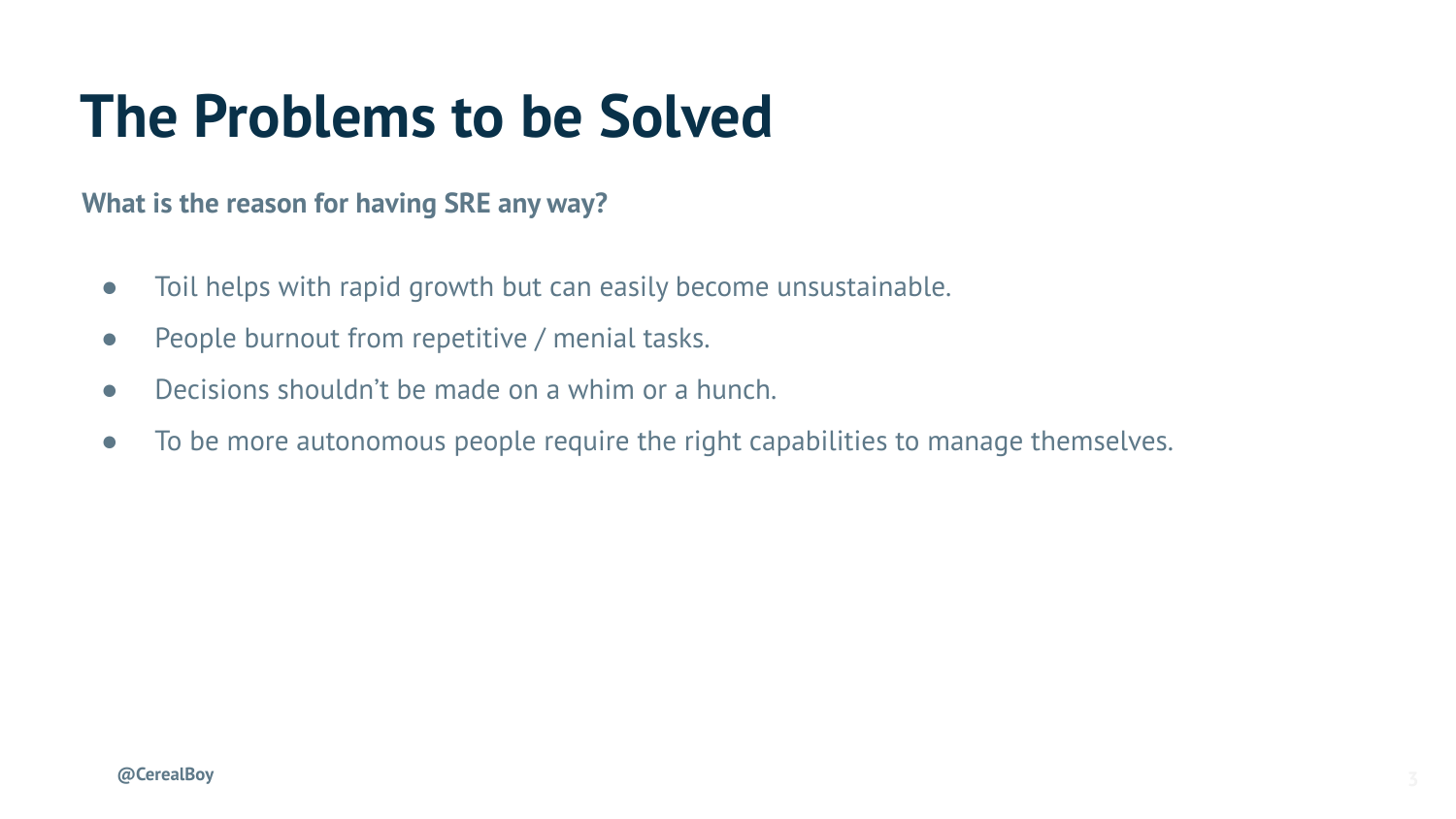### **Within a Smaller Organisation**

**What this means for a smaller organisation, where the freedoms required may not be amenable to SRE**

- Likely, SREs will be Ops, Sysadmins, Devs, and Support.
- A lot of the SRE (from the book) components will become Nice To Haves™.
- Focus needs to be applied in the right areas at the right times.
- SRE may feel very much like an older Sysadmin type setup, but with the development methodologies, though making use of Monitoring as a part of the processes.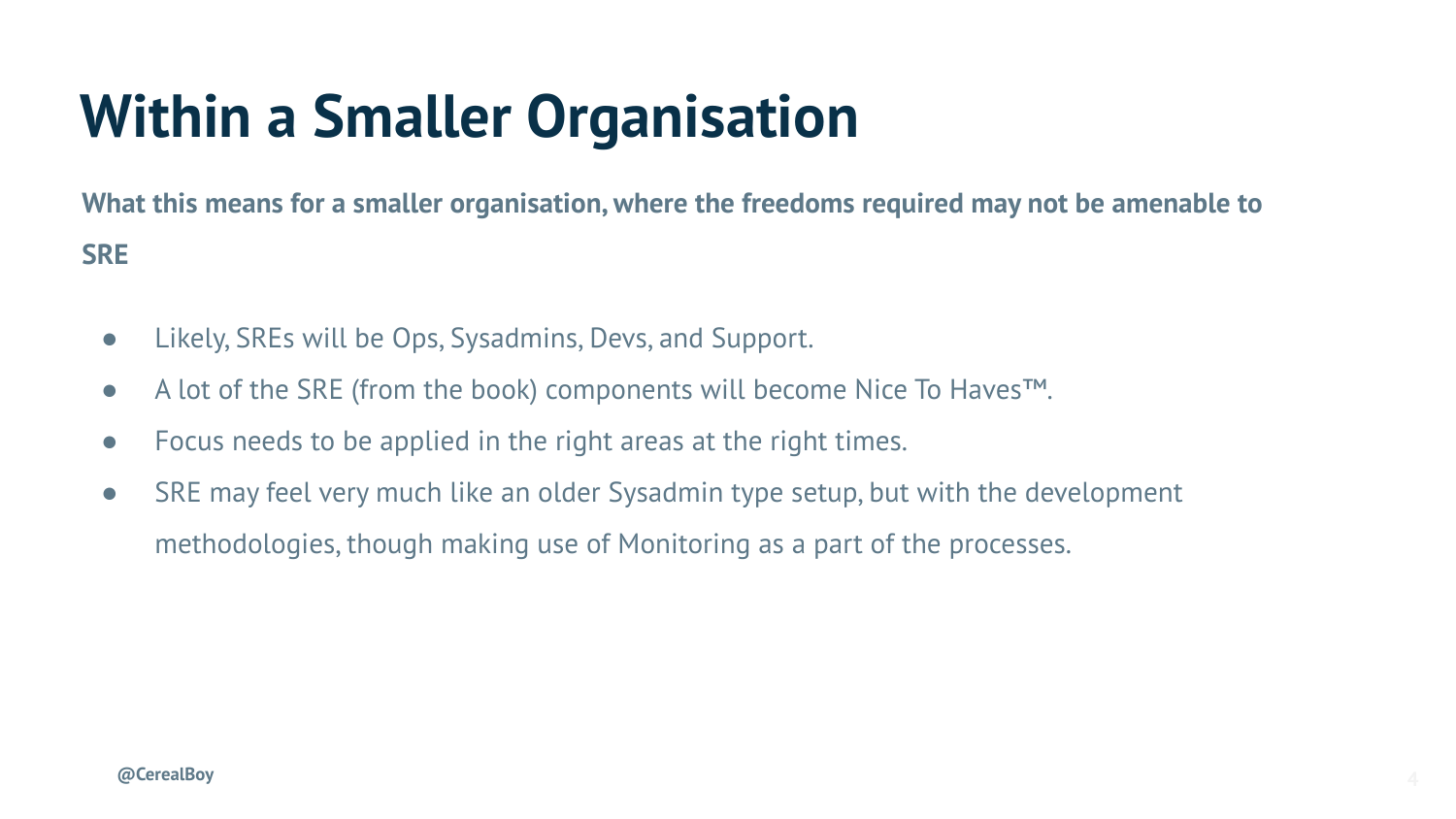#### **The 5 Principles**

Base principles to build an SRE structure up from

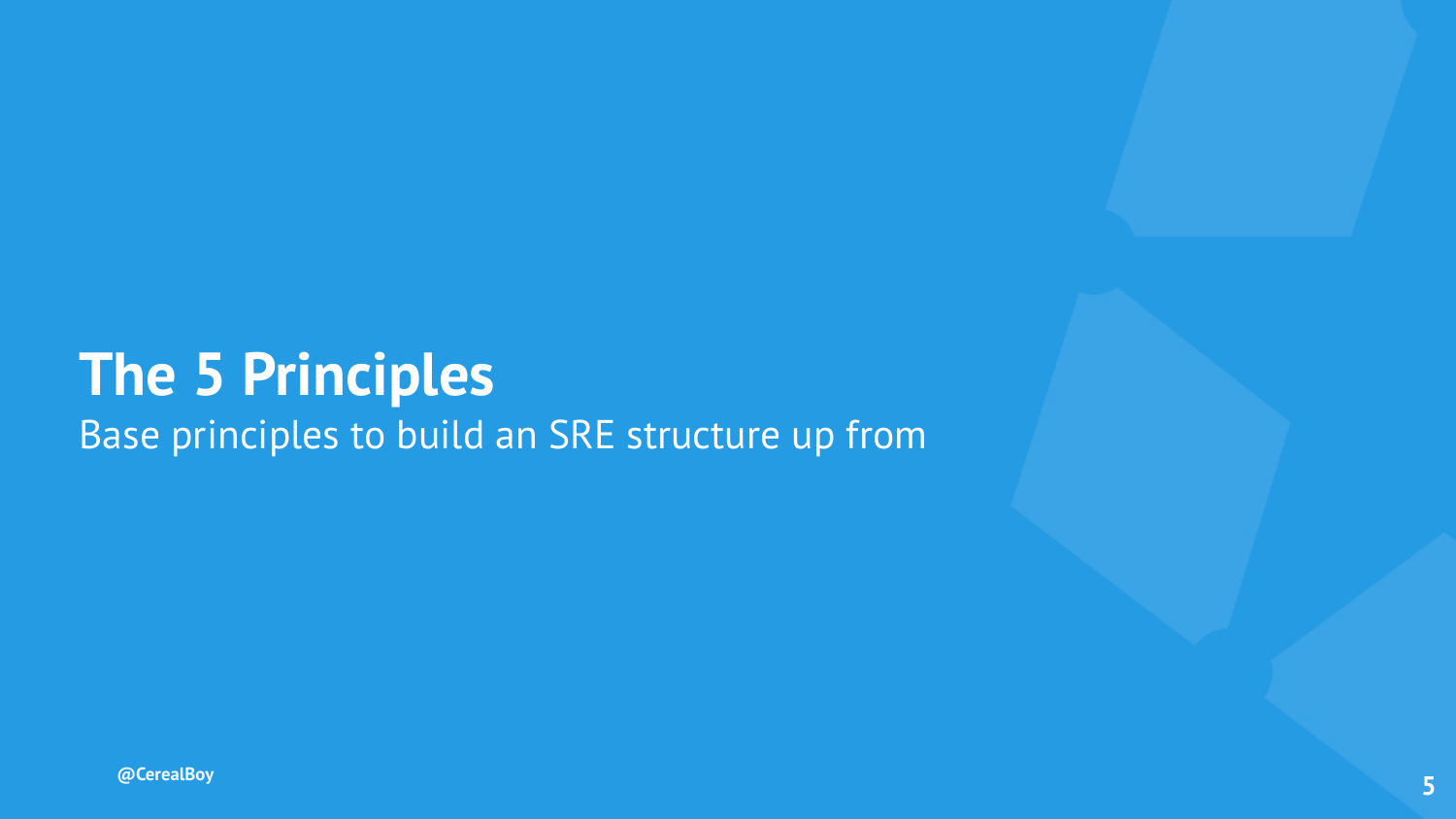### **Everything should be Reproducible**

- Infrastructure as Code
- Don't be Perfect
- Iterate over time
- Toil is inevitable
- Plan from DR
- Document \*everything\*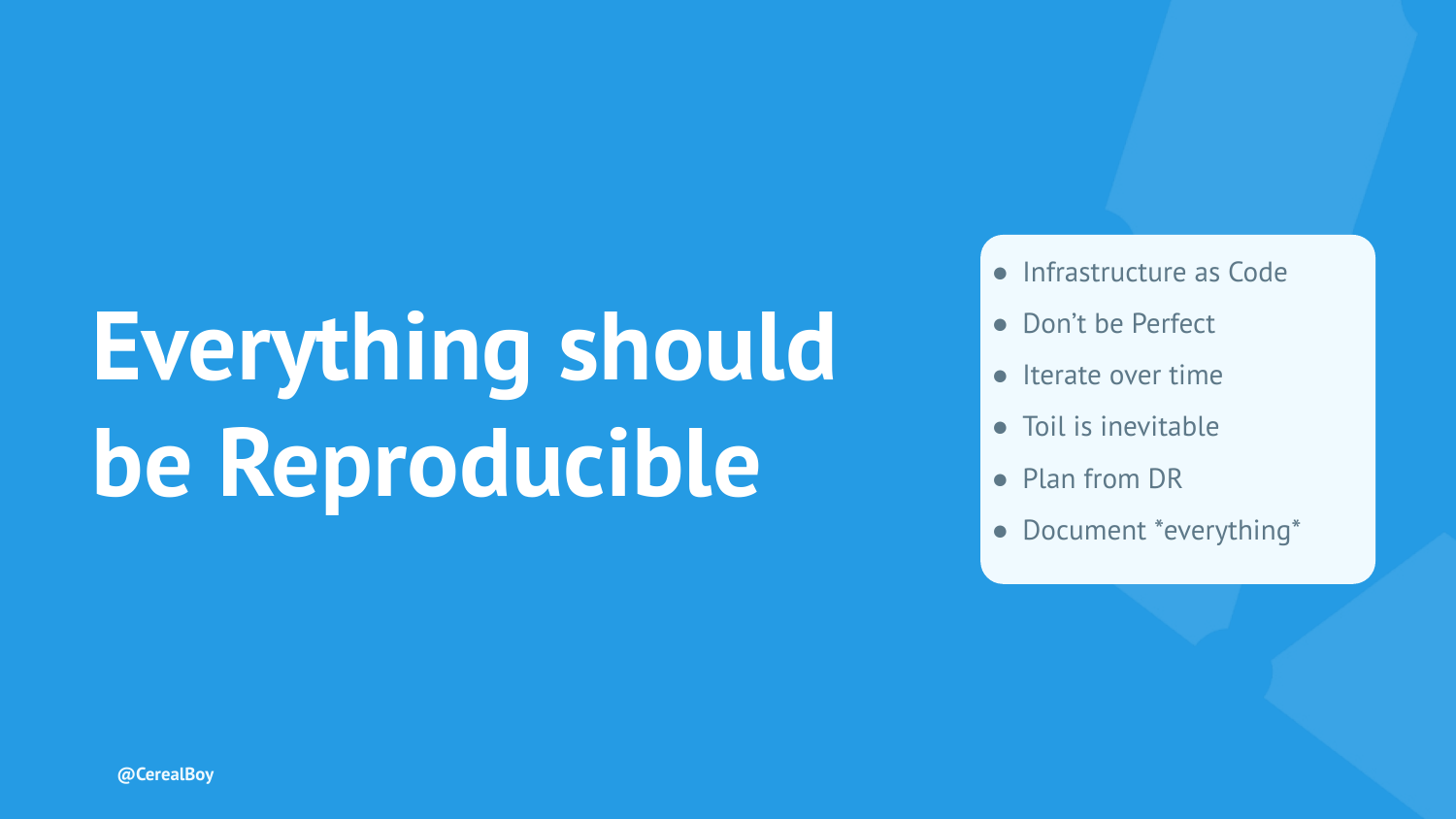# **As much as necessary should be automated**

- Toil is often avoidable
- Remember principle 1, though
- Rare events are unnecessary
- Maintenance is still a factor

**@CerealBoy**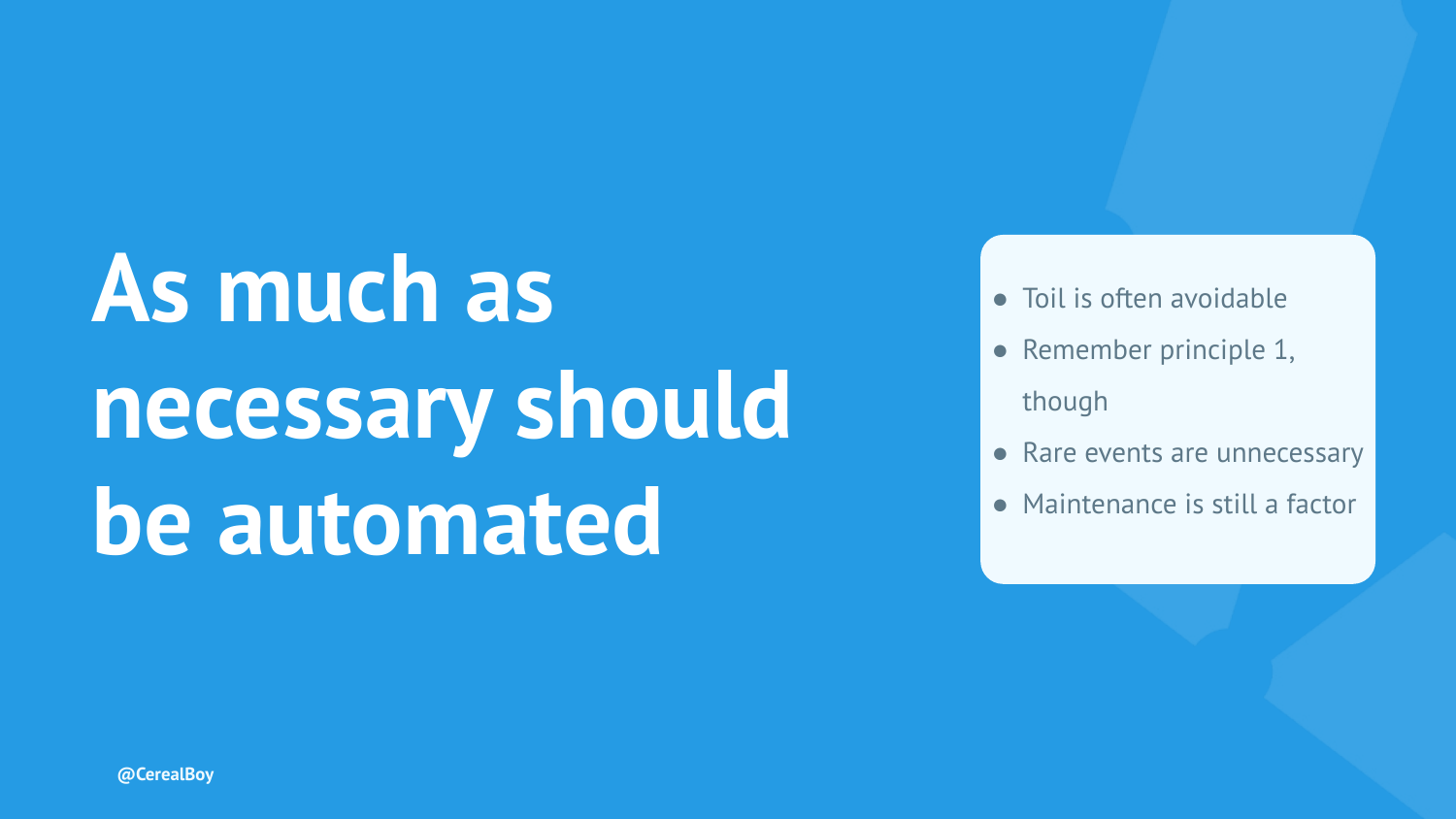# **Security should not be ignored**

- Starting well saves time
- Coding standards simplify things
- System standards also help
- Processes for system

management go a long way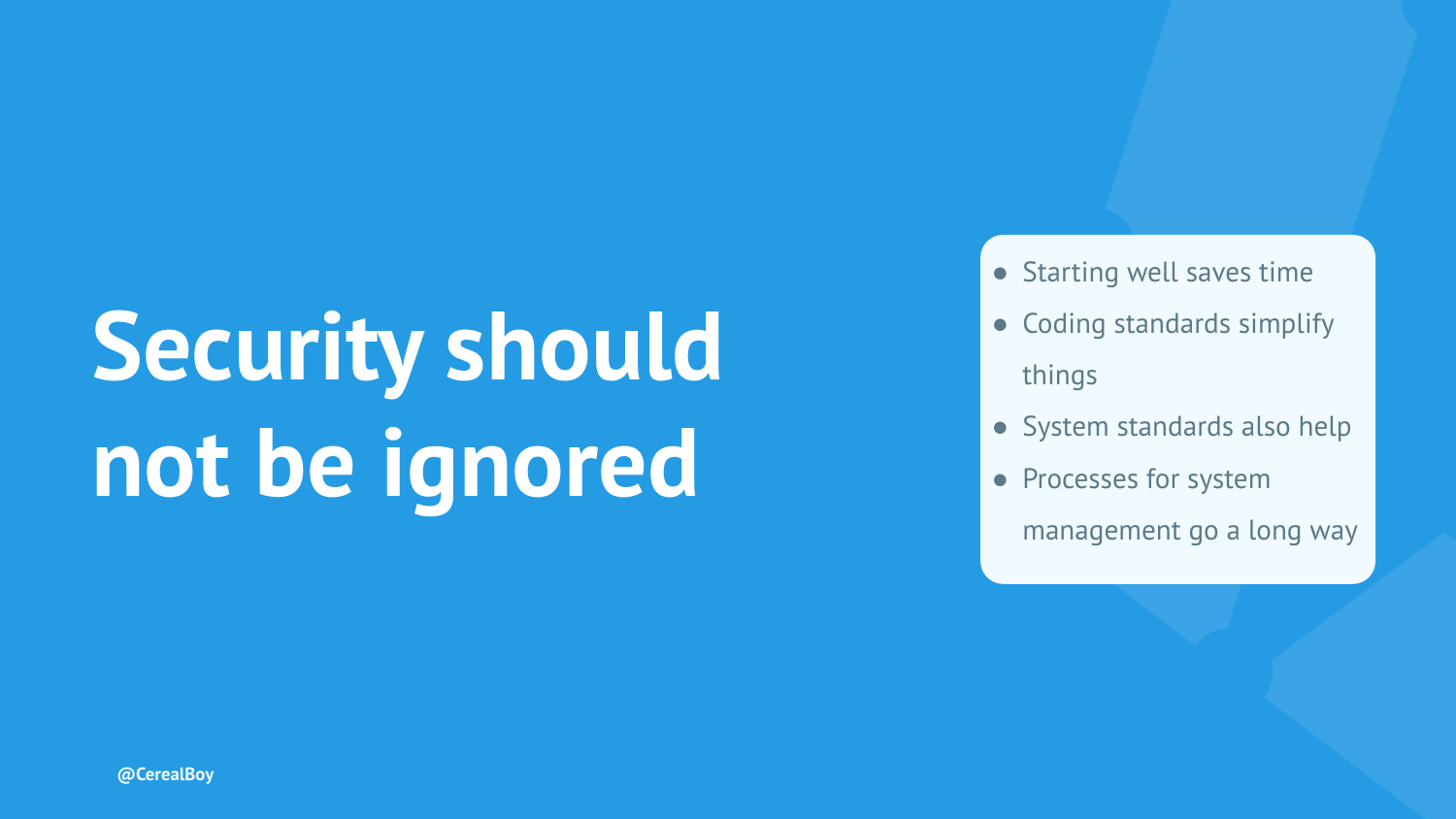# **Simple is better than Magical**

- Naming things appropriately
- Time taken to explain systems is better spent developing
- Explicitness grants transparency
- Assumptions are bad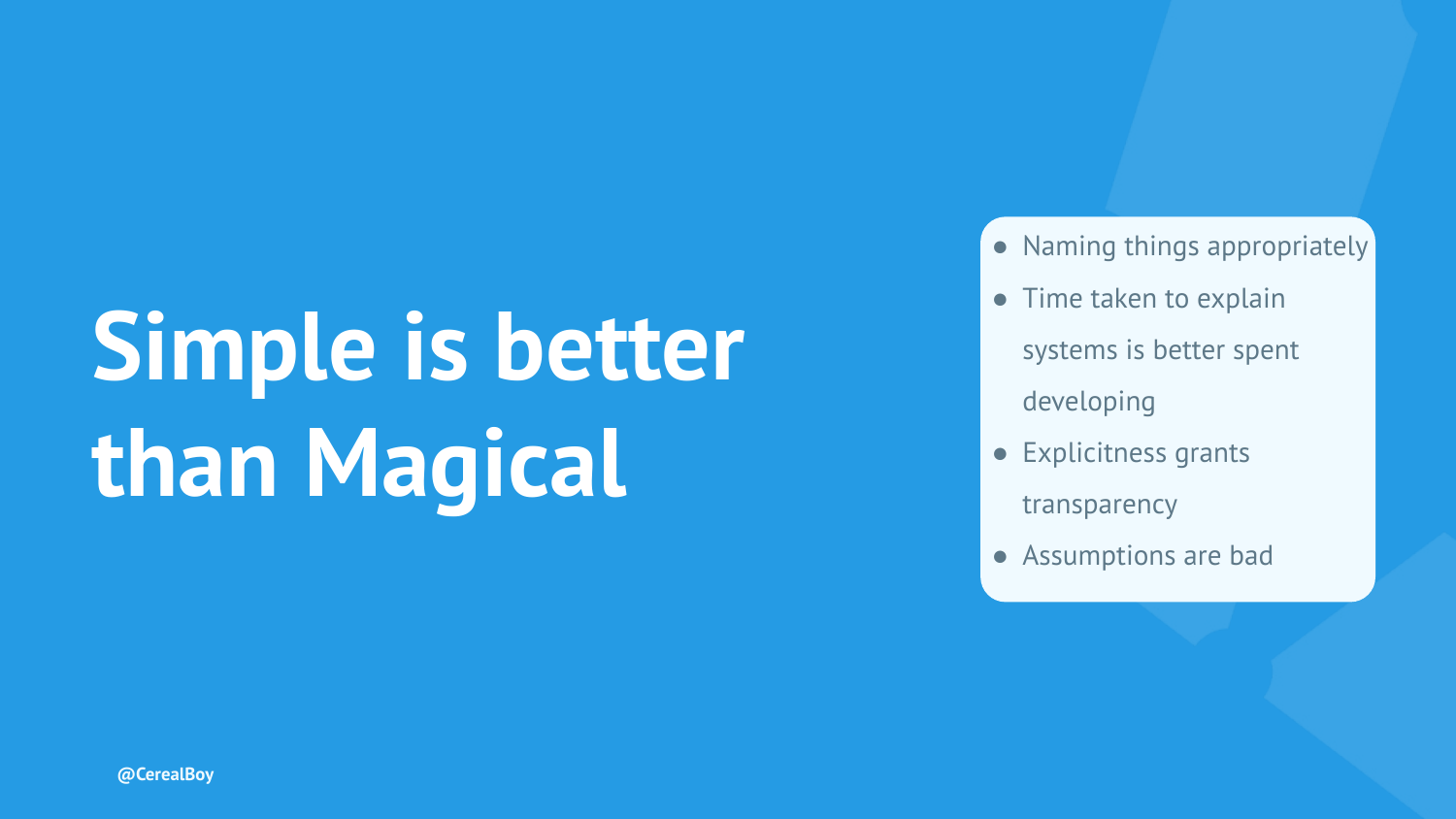### **Visibility is key, Access is not**

- Monitoring / Metrics / Logs
- Data extraction
- Read only infrastructure
- Applications self-managed
- Cattle, not pets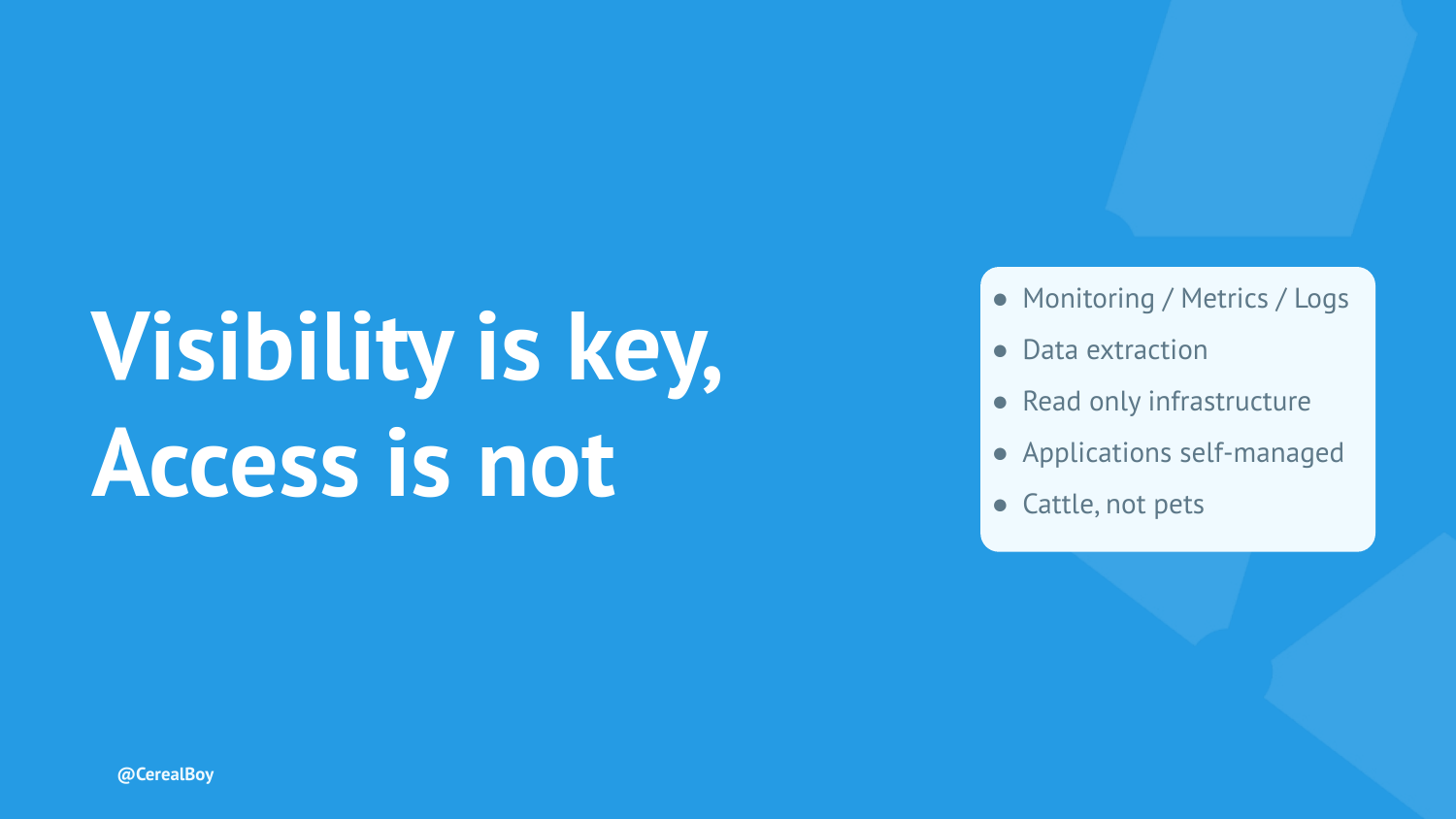#### **Bringing them together**

- An alternate Ops (or DevOps) perspective to use.
- More focused on execution of systems and their availability as a measure for success / health.
- Plenty of room for massaging into organisations based on desire and capability.
- Huge amounts of expertise involved.